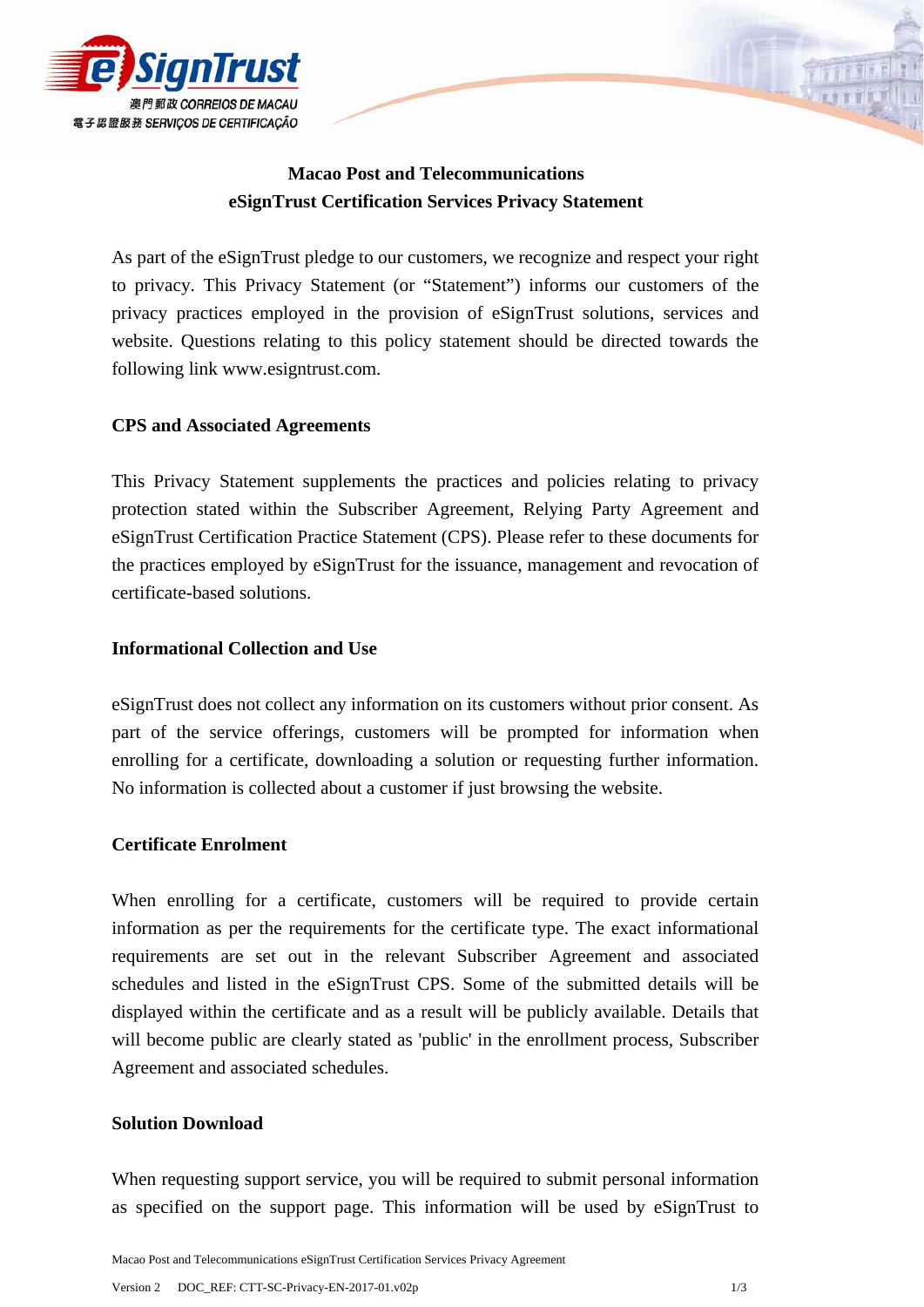

contact the customer about the services on our site for which they have expressed interest, including solution updates and associated promotional material. It also aids eSignTrust in providing improved services by collating general demographic information.

# **Information Request**

eSignTrust provides the ability to request further information or ask questions to the support team by displaying email links throughout the website. If a customer elects to use such links they may be requested to provide additional information depending on the nature of the contact. Typically, such additional information may include further contact details, and in the case of technical support, additional information about the customer's PC configuration may be required to aid a prompt and accurate response to the query.

## **External Links**

The eSignTrust website contains links to external websites. eSignTrust is not responsible for the privacy practices of such other sites. This Statement applies solely to information collected by this website. eSignTrust has no control over the accuracy of information displayed by such websites.

## **Security**

This website takes every precaution to protect our customer's information. When customers submit sensitive information via the website, such information is protected both online and off-line. During certificate registration, where sensitive information is required, the transmission of information is encrypted and protected using Secure Sockets Layer (SSL). eSignTrust shall use SSL encryption to protect sensitive information online and do everything in our power to protect user-information off-line. All of our customer's information, not just the sensitive information mentioned above, is restricted in our offices. Only employees who need the information to perform a specific job (for example billing administration or the development team) are granted access to personally identifiable information. ALL employees are kept up-to-date on our security and privacy practices. Every quarter, as well as any time new policies are added, our employees are notified and/or reminded about the importance we place on privacy, and what they can do to ensure the protection of our customers' information. The servers that we store personally identifiable information on are kept in a secure